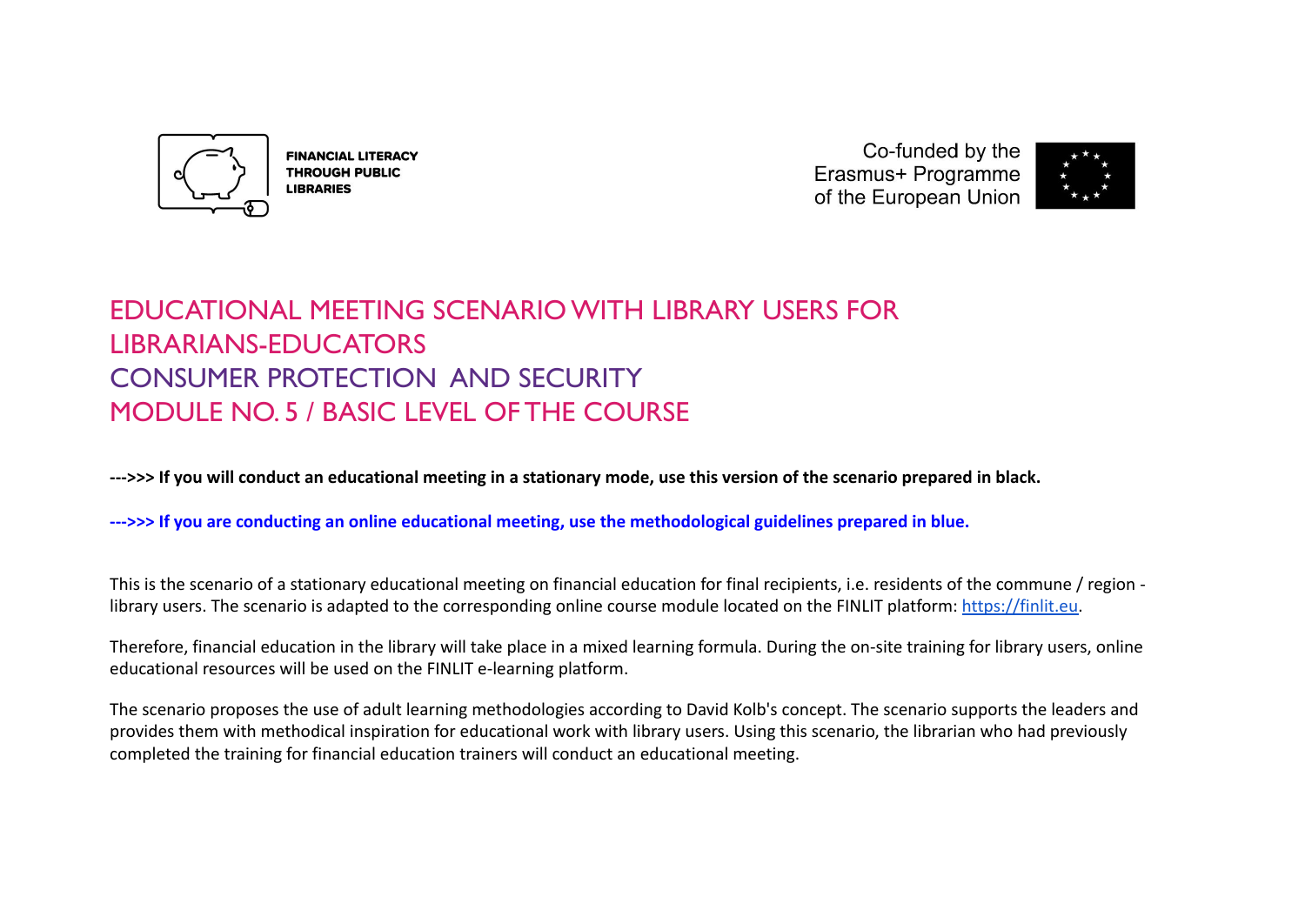

As an online meeting leader, use the functionality of your chosen remote working platform to guide your course participants through the training content of the module. Participants will also be able to perform certain activities stationary at their place of stay during the online meeting (i.e. they will be able to perform short tasks on their own according to the instructions provided by the teacher, e.g. "write some of your associations with consumer protection/ consumer rights, etc. on a piece of paper and read your answers to other course participants").

Participants will also take part in various online activities proposed by the trainer, such as speaking in front of the camera, asking questions, commenting / answering in a chat, participating in surveys, working in virtual rooms, performing short tasks alone or in a group. During the online training, educational materials and short exercises from the course screens on the e-learning platform of the FINLIT project will be used.

## Caution:

The stages of the educational meeting are planned for a few clock hours. It may be too long for one educational meeting with the residents. You can choose from among the substantive stages of the meeting and decide which stages you will eventually complete during an educational meeting with a group of participants. It all depends on the specificity of the age group of students and their personal needs in terms of knowledge contained in the module and interest in the subject.

Remember, however, that if you decide to carry out a selected stage of the educational meeting - make sure to guide participants through the entire activity described in this stage (do not shorten a given stage of the meeting and do not select only individual parts from it!). Try to complete all 4 stages of the Kolb cycle, such as: experience, reflection, knowledge / theory and application / implementation) described in the script. It is important that the goal of a given stage of the meeting that you carry out with the participants is achieved while maintaining the principle of adult learning in accordance with the Kolb cycle proposed in the scenario.

After selecting the stages of the meeting that you plan to carry out with the participants, do not forget to plan two breaks (15 minutes each) between each stage of the meeting.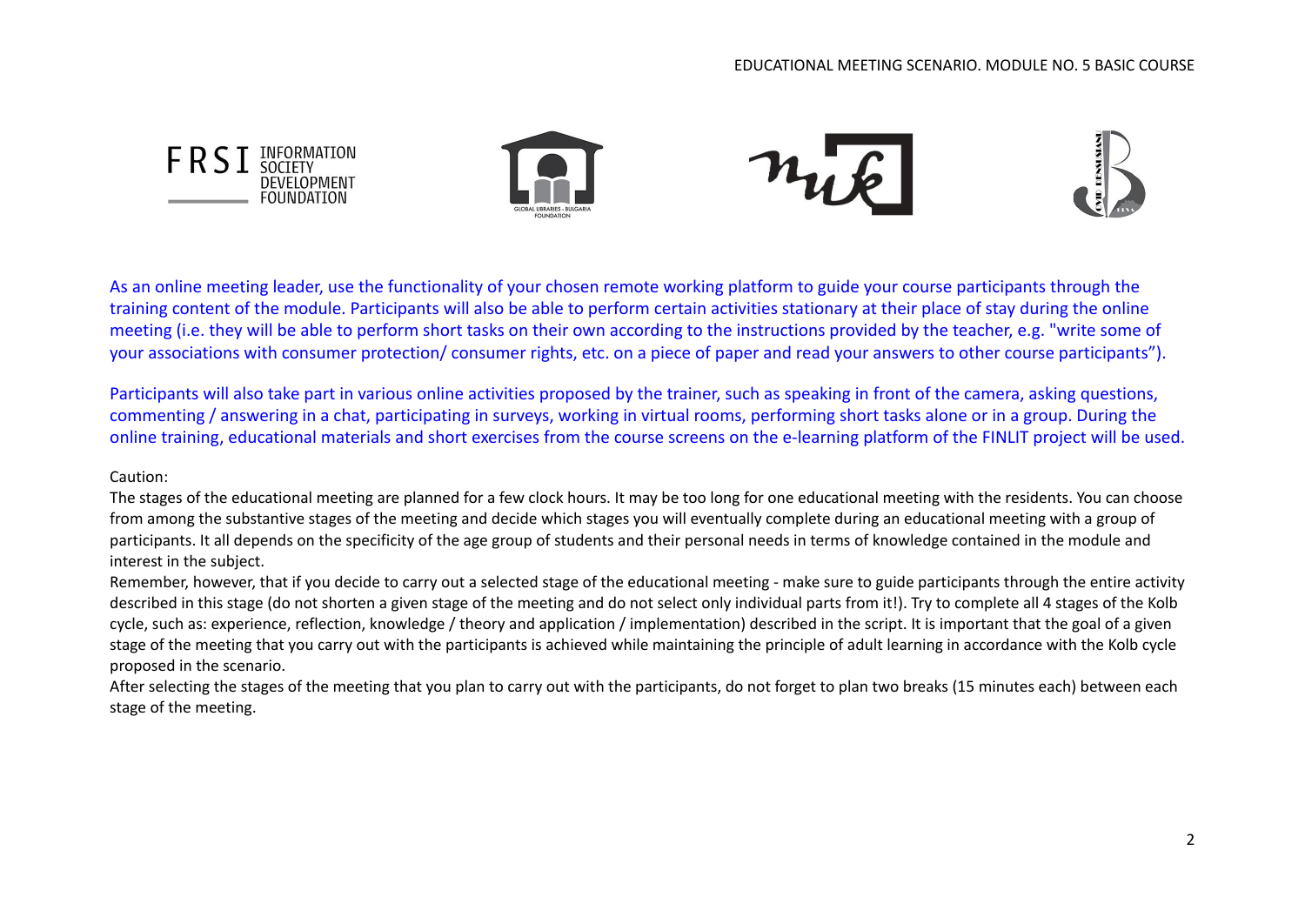## **TITLE OF THE EDUCATIONAL MEETING**

### CONSUMER PROTECTION AND SECURITY

## **EDUCATIONAL GOALS OF THE MEETING**

- 1. Understanding the basic rights of consumers of financial products / services.
- 2. Informing about legal regulations ensuring the safety of consumers as buyers.
- 2. Information on how and where the bank's customer can assert their rights.
- 3. Providing information about customer protection on the insurance services market.
- 4. Getting to know the rights of the customer buying stationary and online.

## **STAGES OF THE MEETING**

- STAGE 1 (about 15 minutes) Welcoming the participants, presenting the agenda and objectives of the meeting
- STAGE 2 (about 60 minutes) Fundamental rights of the consumers of financial services/products
- STAGE 3 (about 30 minutes) What are your rights to complain as a banking customer?
- STAGE 4 (about 30 minutes) Protection of consumers on the insurance services market
- STAGE 5 (about 30 minutes) What rights do consumers have when buying online and stationary?
- STAGE 6 (about 15 minutes) Summary and conclusion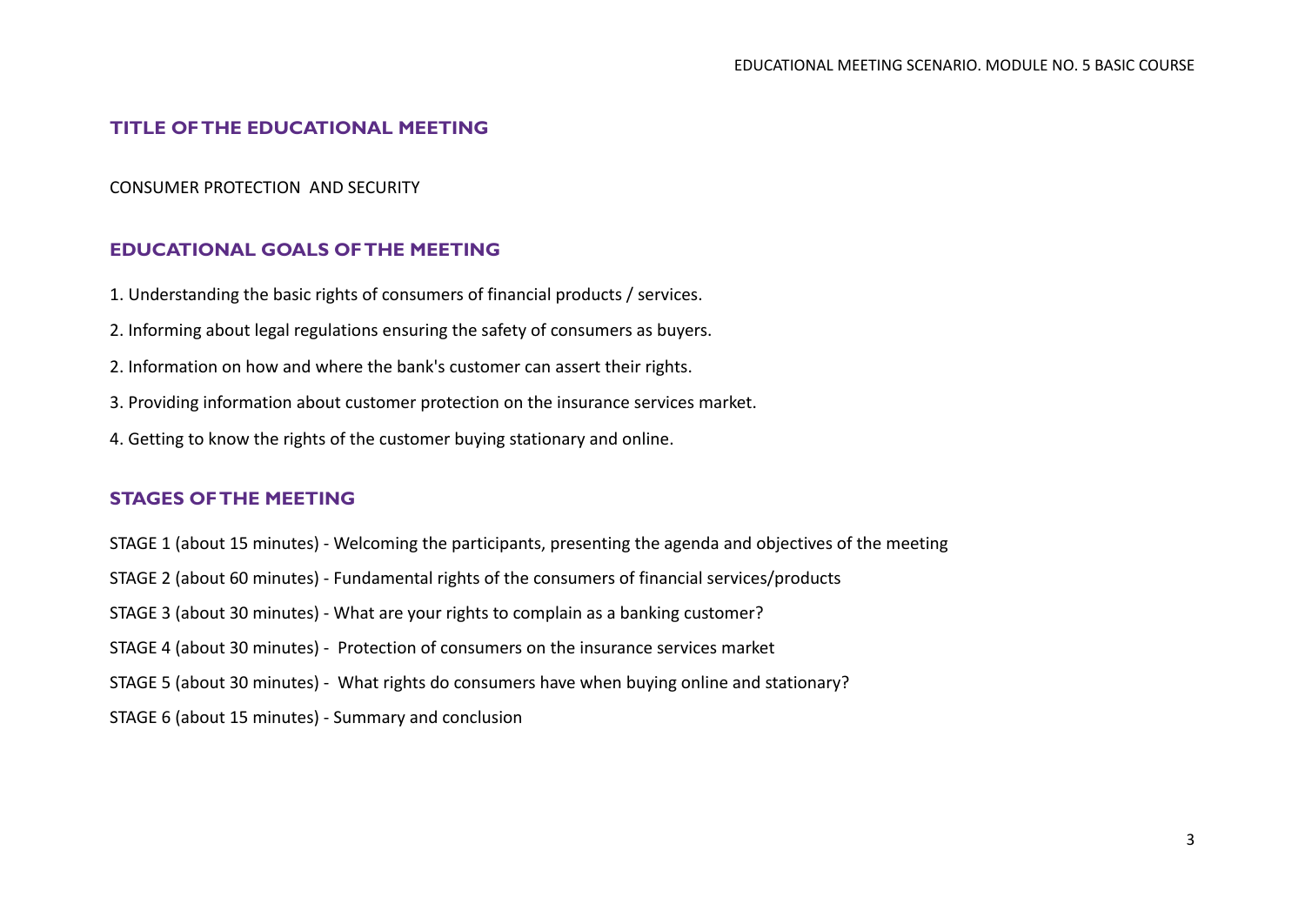## **STEP-BY-STEP DESCRIPTION OF THE EDUCATIONAL MEETING**

## **STAGE 1**

1.1 Name of the stage: Welcoming the participants, presenting the agenda and objectives of the meeting.

- 1.2 Educational purpose of the stage:
- a) Getting to know the participants of the educational meeting
- b) Integration of participants, establishing training rules
- c) Introduce the goals and topic of the meeting and the benefits for the participants
- 1.3 Organizational issues:
- 1.3.1 Planned time for activity: 15 minutes.
- 1.3.2 No. of slides in an online course: screens with a description of the module's objectives and the structure of the online course content.
- 1.3.3 Required materials to conduct the educational meeting: computer, multimedia projector, flipchart, markers.

## 1.4 Activity (description and additional comments)

1.4.1 Say hello to the participants. Introduce yourself briefly, briefly what is your role as the leader of this educational meeting. Share your screen (Share Screen function) and present the initial screens of the module with a description of the benefits for participants and the subject of the course.

Thank the participants for coming to the meeting. Introduce the topic and agenda of the meeting. Prepare a flipchart with the title and agenda in advance, place it in the room so that it is visible throughout the meeting and refer to individual points at the right moments (preferably stick a piece of paper to the wall).

1.4.2 Ask participants to introduce themselves briefly. As part of the icebreaker (icebreaker), suggest to participants to identify the trait that best describes them when introducing themselves and begin with the first letter of their name (e.g. Eve - eloquent, Peter - perfect). This presentation allows each participant to speak in the forum and reduces shyness at the beginning of the meeting. Suggest a short exercise taking into account the technological mobility of the participants:

(1) on the online whiteboard - participants write their name in color and attach a symbol using the available tools of the whiteboard or (2) write in chat - give their name along with the character trait, starting with the first letter of the first name, eg. Ania - active, Piotr - perfect.

Initiate the joint preparation of organizational rules for the meeting, i.e. establishing the so-called Agreements with a group, e.g.

- we do not interrupt our statements,
- we listen to others and do not judge what they say,
- we share our experiences,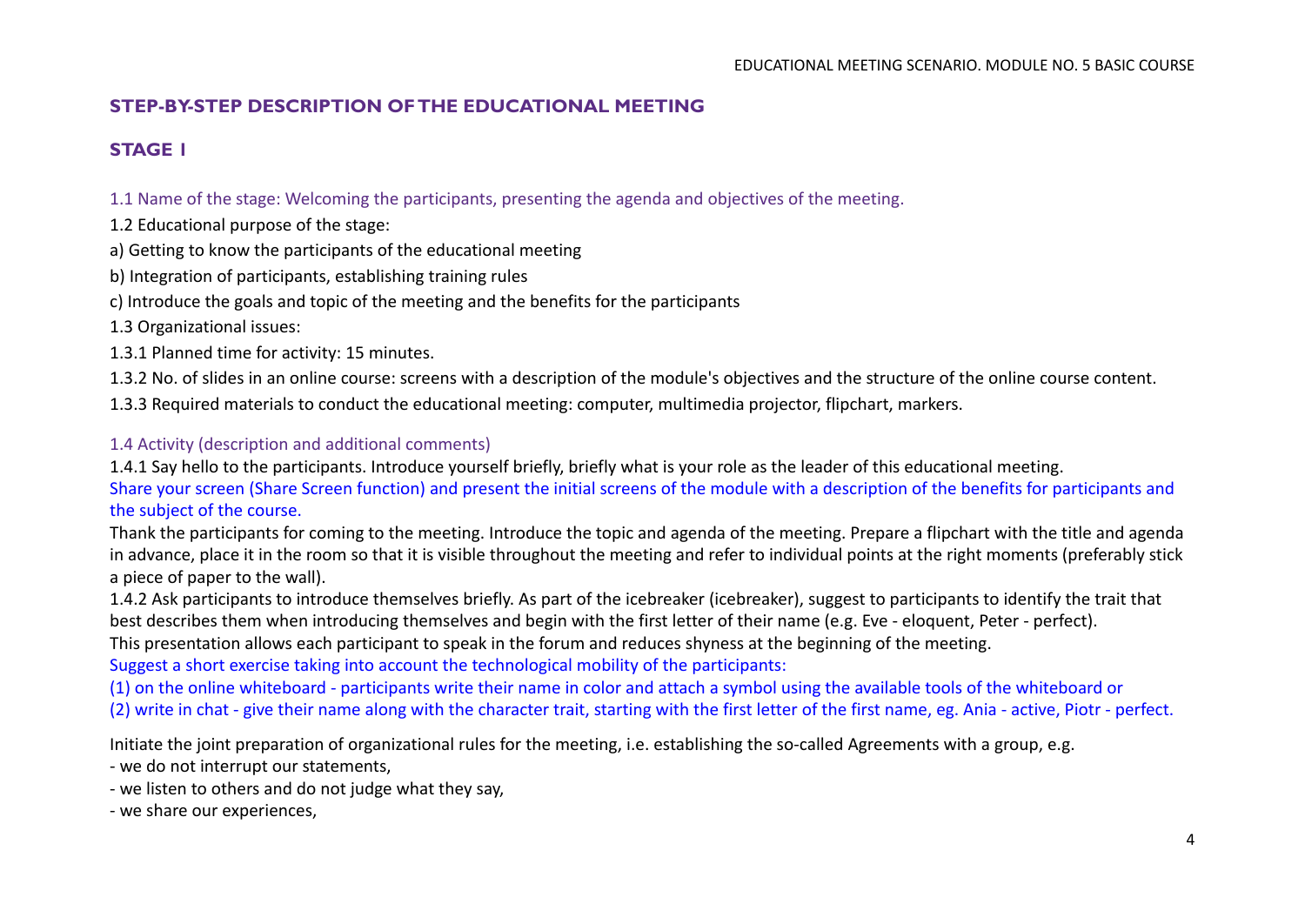- we do not use telephones (only in emergency situations)
- we apply the principle of confidentiality (the principle of four walls, i.e. we do not talk to third parties about other people participating in the meeting),

- we try to be engaged and positive.

Ask participants to express their expectations and ask questions. Thanks to this, the meeting will be tailored to their needs.

Say no, meetings are not the same. Take care of the participants' comfort, ask if the room temperature is right and if they have everything they need to make the most of the meeting.

1.4.3 Provide participants with the goals and issues that you will be dealing with in the learning meeting (use the introductory screens of the online course).

You can share the previously written cooperation rules from the presentation slide that you will prepare for the meeting (Share Screen function).

## **STAGE 2**

2.1 Name of the stage: Fundamental rights of the consumers of financial services/products.

2.2 Educational purpose of the stage:

a) familiarizing participants with their rights that protect them as consumers of financial services

2.3 Organizational issues:

2.3.1 Planned time for activity: 60 minutes.

2.3.2 No. slides in an online course: chapter no. 1 online course.

2.3.3 Required materials to conduct the educational meeting: flipchart, markers, computers for participants and for the trainer,

multimedia projector.

2.4 Stages of the Kolb cycle (description and additional comments):

## **2.4.1 Experience**

Offer participants a discussion in small groups (3-4 people). Each of the groups wonders in what situations the protection of the consumer of financial services can be useful. Maybe someone has their own experience in this area. If so, he will share this information with others, he will tell you what the protection was about and when did he use it?

To group participants into groups in an online meeting, use Virtual Rooms (Breakout Rooms).

## **2.4.2 Reflection**

Invite participants who worked in groups to share topics for the group discussions. Ask where they have learned so far about the protection of their consumer rights and what they know about it. Summarize the statements and write down the most important conclusions on a flipchart.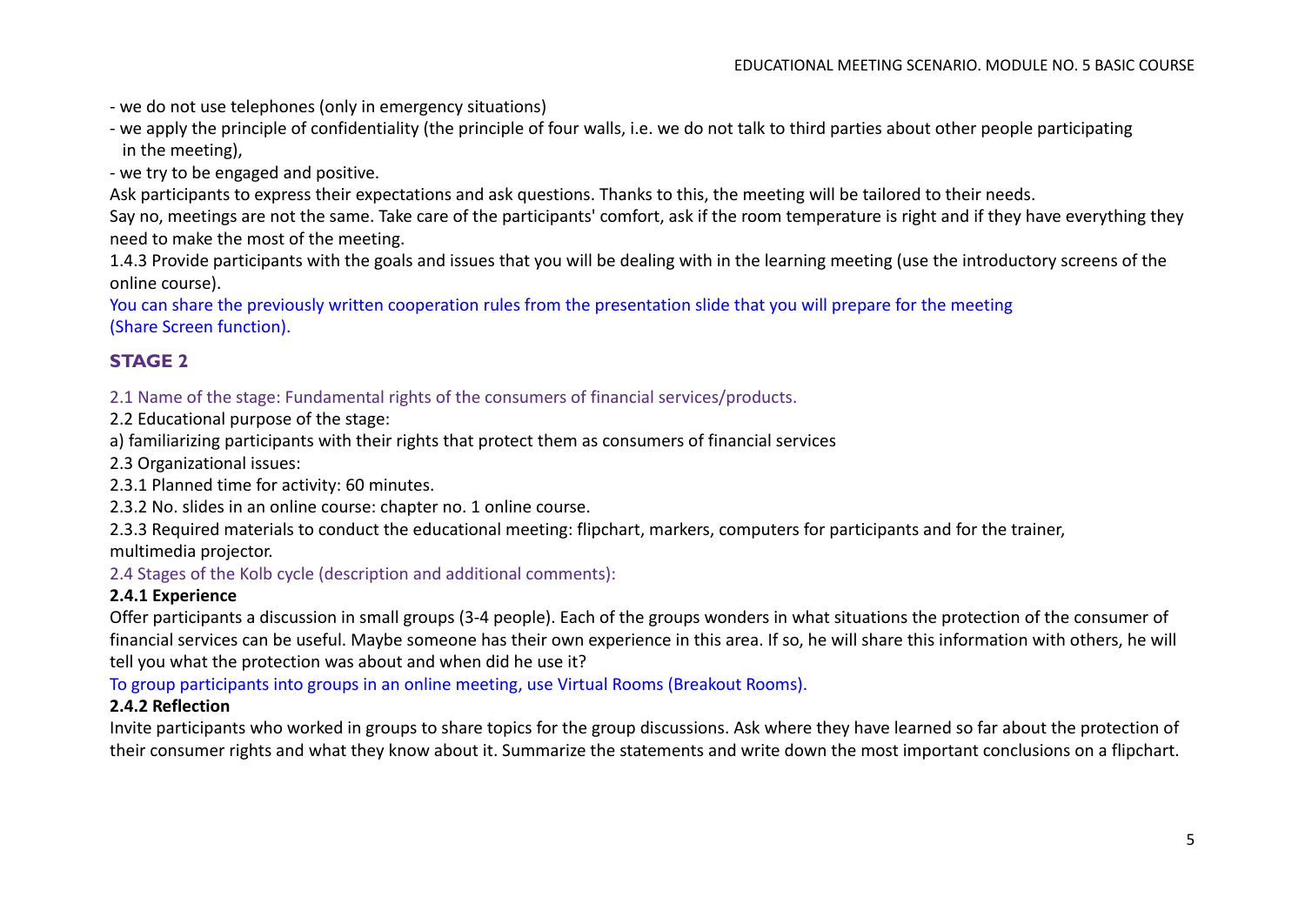Suggest that group representatives comment on the forum. Ask to speak to the camera and turn on the microphone. Give a voice and make sure that each group representative can speak.

## **2.4.3 Knowledge/ theory**

Offer the participants to read the online course content, which can be found in Chapter no. 1 course. During the assimilation of knowledge from the course screens, participants will learn, step by step, the basic rights that consumers of financial services are entitled to. You can suggest that participants share their screen (Share Screen function) and read the course content on the screen for the whole group.

## **2.4.4 Application/ deployment**

Ask participants if they knew or heard of any rights that a financial consumer could exercise. Also, ask in what situations they could exercise their rights and claim protection or compensation. Give some examples of unfair practices against consumers or ask participants about it. Summarize the knowledge of this course module together and think about what steps to take and where to look for help in difficult situations. You can ask the participants the same questions and ask them to write down their answers using a piece of paper. Then ask volunteers to read the records and comment on them.

## **STAGE 3**

## 3.1 Name of the stage: What are your rights to complain as a banking customer?

- 3.2 Educational purpose of the stage:
- a) during the course, participants will develop their knowledge of the types of support in the field of consumer protection of banking services
- 3.3 Organizational issues:
- 3.3.1 Planned time for activity: 30 min.
- 3.3.2 No. slides in an online course: chapter no. 2 online course.
- 3.3.3 Required materials to conduct the educational meeting: computers with access to the online course.
- 3.4 Stages of the Kolb cycle (description and additional comments):

## **3.4.1 Experience**

Inform participants that you will be discussing the situation regarding customer problems in relations with the bank.

Ask the participants:

- (1) What could these problems be?
- (2) What methods of making a complaint do they know?
- (3) Which of the complaint methods in their opinion is the most effective and why?
- Then ask the participants to read the excerpt from the course on the rights of bank customers to complaints.

Collect all the answers.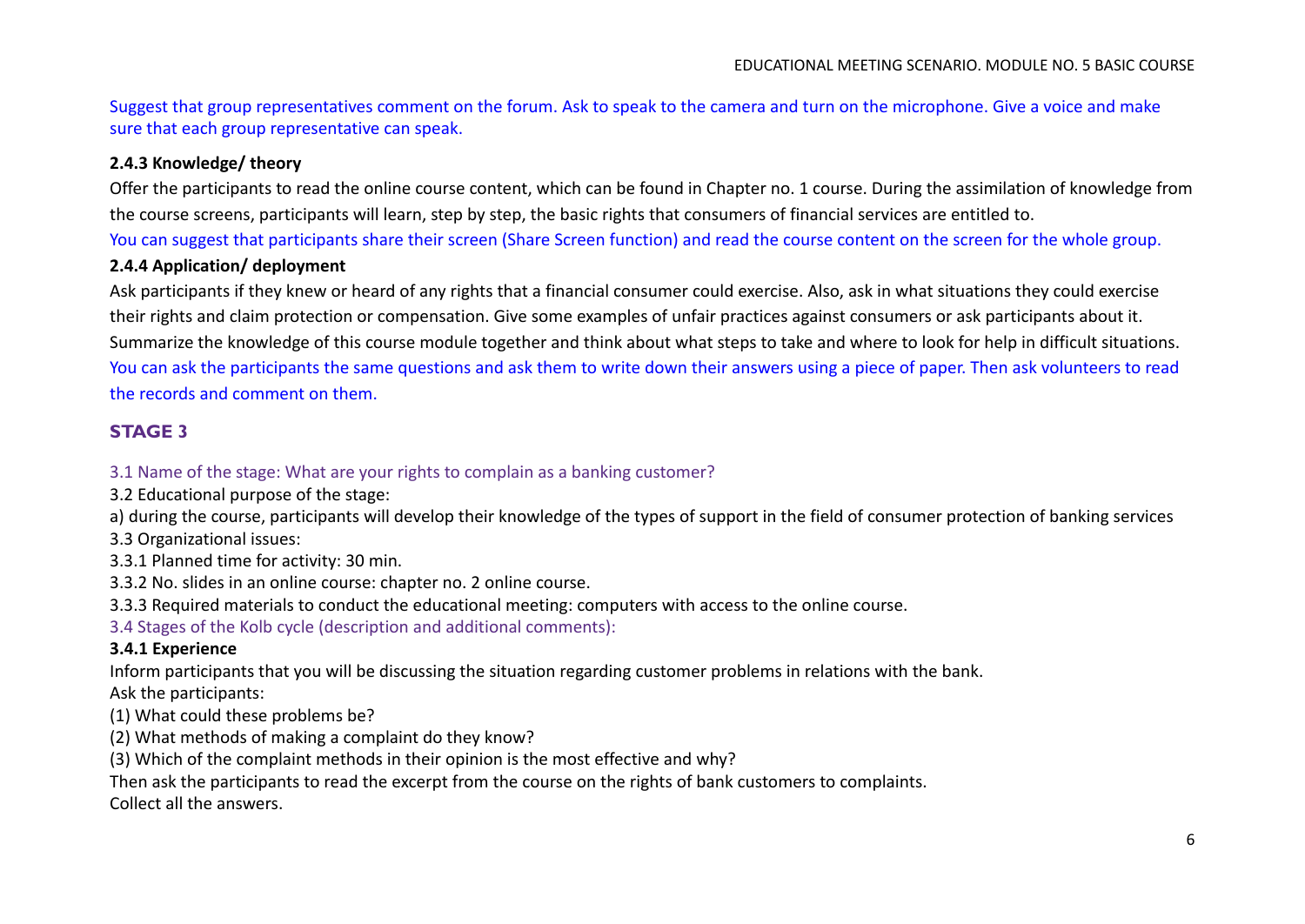Emphasize that customers (consumers) have the right to file a complaint if they have reservations about the services provided. Ask people willing to speak to share their experiences in contacts with the bank.

Do not ask for details and do not let this part of the meeting turn into a discharge of frustration among the speakers.

Summarize the participants' statements.

You can use various online groupware tools for this exercise, e.g. Etherpad (a text document for online group work), which, as an online meeting leader, you need to prepare in advance and then provide participants with a link to the document during the meeting so that they can share it together. work. In your Etherpad document, write:

CUSTOMER PROBLEMS IN RELATIONSHIP WITH BANK and the above questions (1) - (3).

After reading the part of the course about complaints, ask participants to enter their answer under each question.

Then collect the answers - each group share their screen with the document.

### **3.4.2 Reflection**

Referring to the topic learned while reading the online course content, ask participants:

-What did they know about other (apart from complaint) methods of pursuing their consumer rights?

- In what situations can they turn to the Arbitration Court, and in which to the Banking Arbitrator?

Then invite the participants to watch a short spot (the link to the material can be found on the online course screen) promoting the Mediation Center of the Arbitration Court at the PFSA and ask them to note as many situations as possible in which they could benefit from mediation. Summarize this stage by asking participants about situations in which they could benefit from mediation. Suggest that people are willing to comment on the forum. Ask to speak to the camera and turn on the microphone.

*This stage of the course is quite complicated, therefore participants may find it difficult to remember the information they have learned about the Arbitration Court or Banking Arbitrator. During the discussion prompt and direct. Identify the key differences in the operation of these institutions. Pay attention to the costs of individual activities, types and value of the subjects in dispute, elements of the application to Banking Arbitrators. Point out that mediation is one of the most effective and least appreciated methods of conflict resolution, also with financial institutions.*

## **3.4.3 Knowledge/ theory**

Instruct participants to read the next part of the online course, during which they will learn what to do if the bank rejects their complaint and how the Financial Ombudsman can help in such a situation.

## **3.4.4 Application/deployment**

Ask participants to watch the video about how the Financial Ombudsman works and try to remember: What are the tasks of the Financial Ombudsman? In what situations and how can you use his help? Then invite participants to work in groups of 4 to create a common answer to the above questions.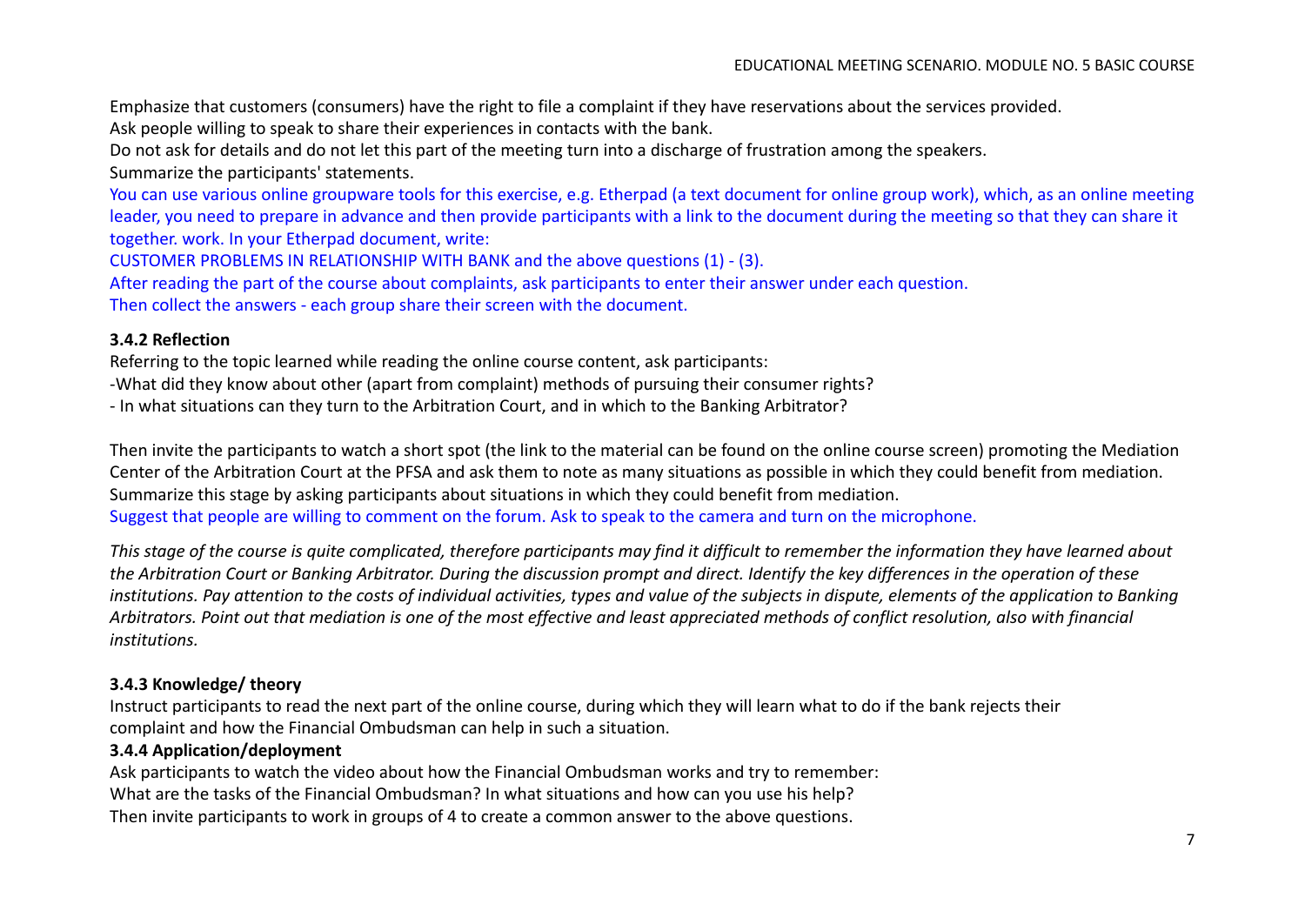Summarize the task performed in groups by writing on the board a keyword description of the role of the Financial Ombudsman and examples of situations in which you can use his help.

Participants can take notes on a stationary basis on sheets of paper.

*Summarize how the Financial Ombudsman works, noting that its role is to consider complaints and requests addressed individually by customers, which relate to a refusal to recognize a complaint by a financial market entity (e.g. a bank, an insurance company). The customer may pursue his claims against the financial institution with participation of The Financial Ombudsman through arbitration and intervention. In a situation where the client cannot decide which mode to use, he should usually start with intervention.*

*The supporting material will help in the summary.*

You can use the Jamboard app to collect requests from participants. Prepare the application in advance, send the link to the participants. On two separate cards of the virtual flipchart, write down two questions:

(1) What are the tasks of the Financial Ombudsman?

(2) In what situations and how can you seek the assistance of the Financial Ombudsman?

Ask the participants to write their answers on colored cards and to write them below the questions.

After completing the exercise, you can view the results of the participants' work, read and comment on their statements.

## **STAGE 4**

4.1 Name of the stage: Protection of consumers on the insurance services market.

4.2 Educational purpose of the stage:

a) showing participants where to seek help if their rights as a consumer of insurance services are violated

4.3 Organizational issues:

4.3.1 Planned time for activity: 30 minutes.

4.3.2 No. slides in an online course: chapter no. 3 online course.

4.3.3 Required materials to conduct the educational meeting: computers with access to the online course, flipchart, markers.

4.4 Stages of the Kolb cycle (description and additional comments):

### **4.4.1 Experience**

Bring the meeting participants together into small groups of 3 to 4 people and invite them to think and discuss their experiences as insurance service customers. Each group wonders in what situations protection may be useful for them when using various insurance products. Maybe someone has their own experience in this field. If so, let him share this information with others and tell him what the protection consisted of and when / in what situation / for what reason did he use it?

Schedule group work in Etherpad or Jamboard. Provide a link to each group via chat. Group participants in virtual breakout rooms.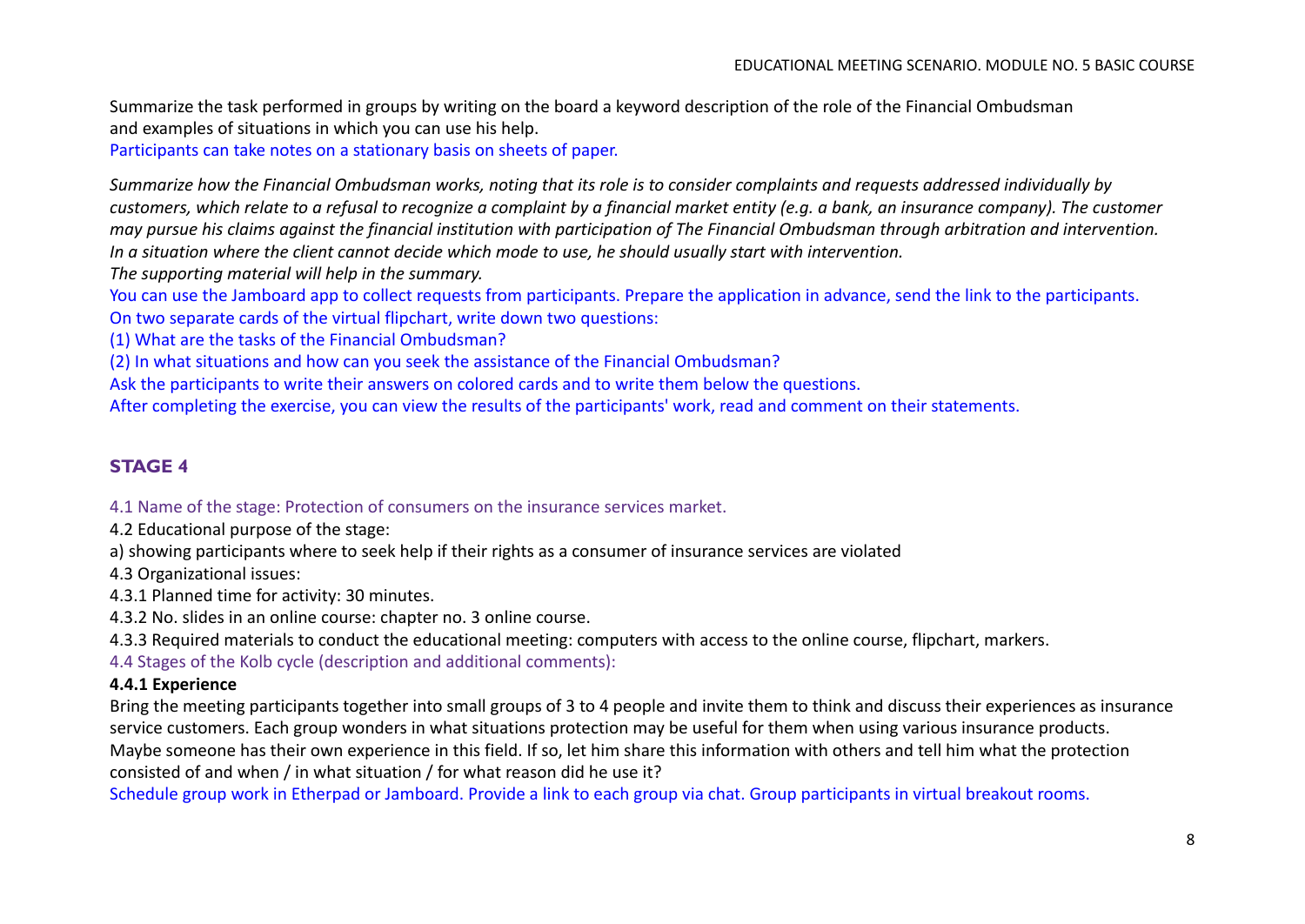## **4.4.2 Reflection**

Invite group representatives to share topics for group discussions. Ask about their experiences with insurance, what products have they used, and if everything was smooth.

Summarize the statements and write down the most important conclusions on a flipchart.

Offer to collect conclusions from groups along with screen sharing (Share Screen function by a representative of each group).

## **4.4.3 Knowledge/ theory**

Offer the participants to read the online course content, which can be found in Chapter no. 3 course. During the assimilation of knowledge from the course screens, participants will learn, step by step, the basic rights that consumers of financial services are entitled to. During an online meeting, you can ask volunteers to share their screen and read the course content aloud to all participants. It can be done by 2-3 people, several slides each.

## **4.4.4 Application/ deployment**

Offer the participants to read the online course content that can be found in chapter no. 3 courses. During the assimilation of the knowledge from the course screens, participants will learn step by step the basic rights of consumers of insurance services and find out where to get help. Ask the same questions and ask for answers in chat.

## **STAGE 5**

## 5.1 Name of the stage: What rights do consumers have when buying online and stationary?

5.2 Educational purpose of the stage:

a) Increasing the knowledge of consumer rights online.

5.3 Organizational issues:

5.3.1 Planned time for activity: 30 minutes.

5.3.2 No. slides in an online course: chapter no. 4 online course.

5.3.3 Required materials to conduct the educational meeting: computers with access to the online course, flipchart, markers; printable materials for participants (attached at the end of this scenario):

EXERCISE NO.1: SOLVING PROBLEMS WITH WITHDRAWING FROM THE CONTRACT and KEY - SOLUTIONS FOR EXERCISE NO.1

5.4 Stages of the Kolb cycle (description and additional comments):

## **5.4.1 Experience**

Ask participants if they know the situations that describe customer problems in relation to the store:

(1) What could these problems be?

(2) What methods of making a complaint do you know, which is the most effective and why?

Encourage the sharing of your experiences, but without asking for details. Listen to the answer.

Don't let negative emotions dominate this part of the meeting. Stick to the facts.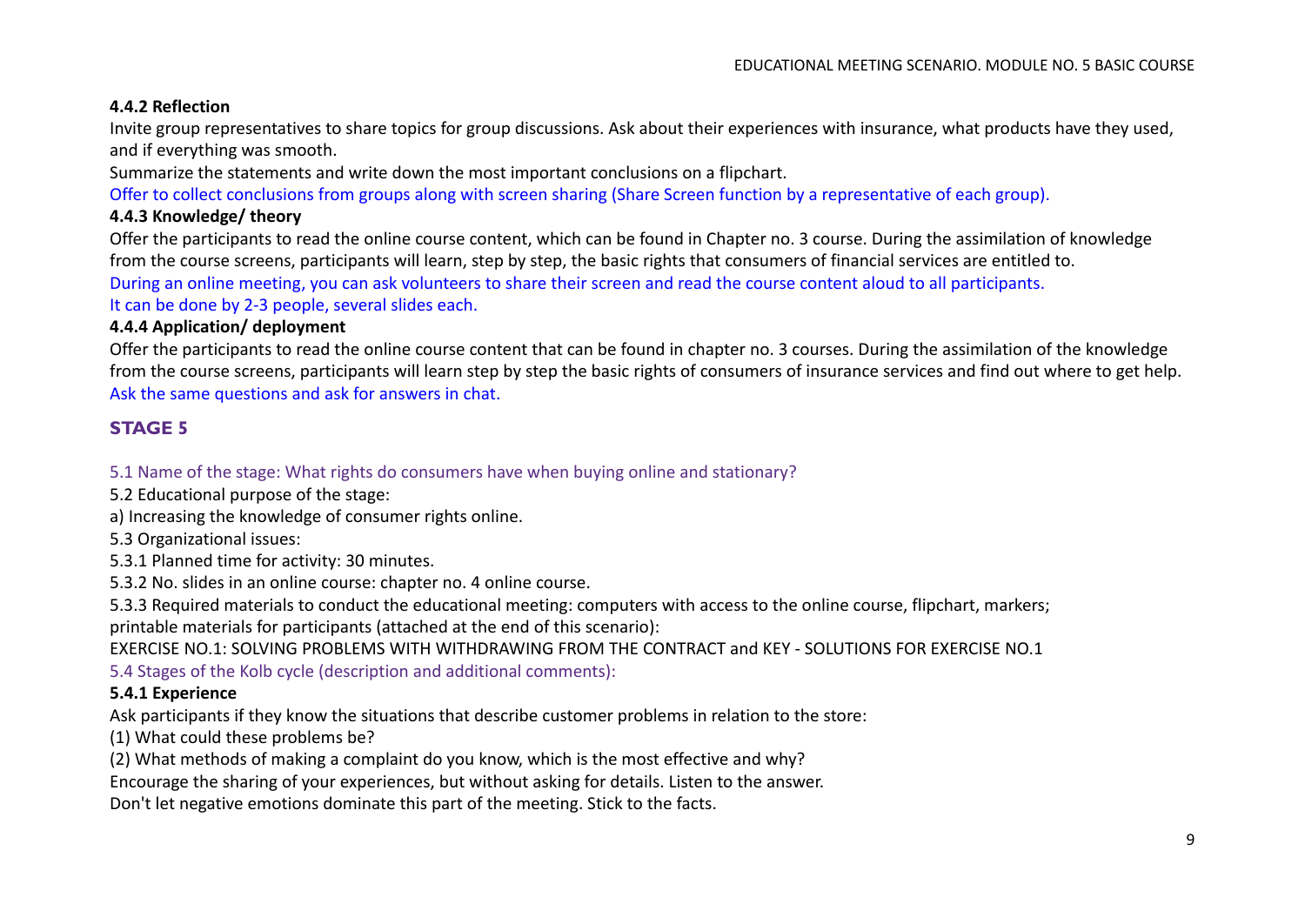Emphasize that customers (consumers) have the right to lodge a complaint in the event of an objection to the services provided. Summarize the participants' statements.

Then ask participants to read the next part of the course on Consumer Protection and Complaints.

You can use the Etherpad online groupware application for this exercise, which, as an online meeting leader, you need to prepare in advance and then provide the participants with a link to the application during the meeting so that they can work together. In your Etherpad document, write: STORE RELATIONSHIP CUSTOMER PROBLEMS and the above questions (1) - (2). Then collect the answers - each group shares their screen with the document.

## **5.4.2 Reflection**

.

Referring to an excerpt from a course that participants have read, ask:

- What consumer rights make online shopping safer?
- What was important / new to learn about online purchase returns versus brick-and-mortar returns?

## Offer statements to the camera. Encourage participants to be active.

## 5.4.3 Knowledge/theory

Summarize with the participants the main rules of returns, regarding terms, costs and returning goods. Recommended participants will get acquainted with the next part of the course, during which they will gain knowledge about complaints under the warranty and places where they can get help in the field of consumer matters. Ask them to try to remember as much as possible about the warranty claim as they will need it in the next exercise.

*This stage of the course is quite demanding as it is informative and it may be difficult for participants to remember everything. In prompt and direct during the discussion. Invite them to ask questions if in doubt.*

## **5.4.4 Application/deployment**

Distribute to participants EXERCISE 1: SOLVING PROBLEMS WITH WITHDRAWING FROM THE CONTRACT.

Ask them to try in pairs to solve the situations presented in the material.

Divide the situations so that there are 2-3 situations per pair. If there is a lot of time left, you can allocate more situations.

Give participants 5 minutes. for discussion, and then test the solutions together.

Also hand out the KEY - SOLUTIONS FOR EXERCISE NO. 1 with the solution and explanations for the participants.

You can share a link to Etherpad for each pair of participants, where you can paste descriptions of the situation so that the couples can work together. Then you collect conclusions from each pair and display the KEY with correct answers to everyone (Share Screen function). You are discussing online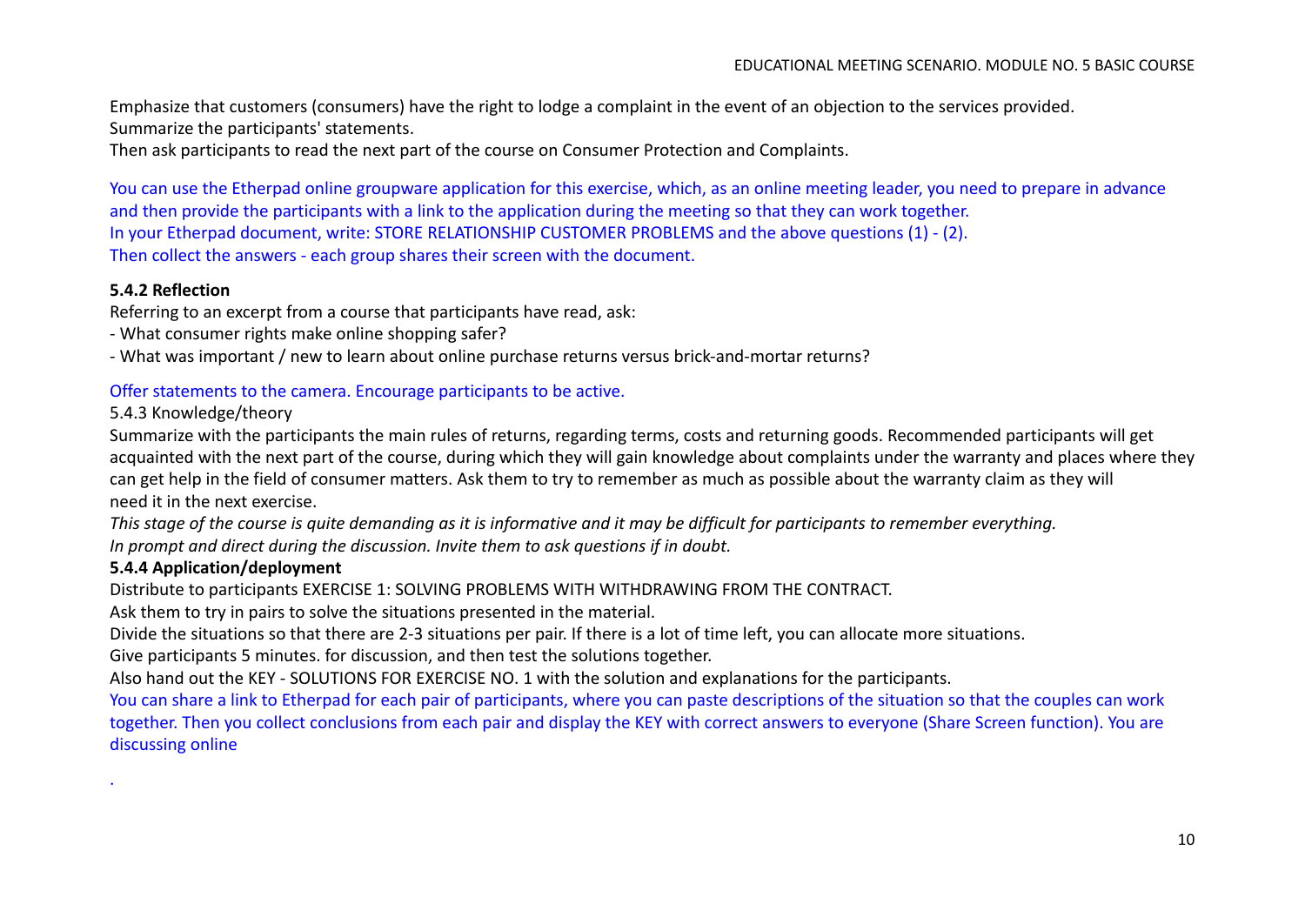## **STAGE 6**

## 6.1 Name of the stage: Summary and conclusion

6.2 Educational purpose of the stage:

a) summary of information on how to protect the consumer buying online

6.3 Organizational issues:

6.3.1 Planned time for activity: 15 minutes.

6.3.2 No. slides in an online course: assessment test.

6.3.3 Required materials to conduct the educational meeting: flipchart, markers, small colored cards, pens.

6.4 Activity (description and additional comments):

6.4.1 The participants sit down in pairs at the computers and take the assessment test.

You invite participants to solve the online test on their own.

6.4.2 When closing the meeting, ask participants:

What have they learned about protecting consumers online?

What information will be useful for them? Why?

Ask for statements in chat.

Use small pieces of paper and give participants about 5 minutes to write down their reflections.

Suggest to put the written cards on a flipchart or blackboard. Invite a willing person to help and read the information from the cards, group your reflections if you succeed.

You can propose the same in the Jamboard application (virtual flipchart), which you need to prepare in advance and share the link with participants. In Jamboard you can also group / move saved cards ... You can do it after the participants have finished their work.

7. Methodical materials:

7.1 List of materials and equipment for conducting the educational meeting: multimedia projector, computers for participants, flipchart/ blackboard, markers, pens, A4 sheets, small colored cards,

additional materials for printing for participants (at the end of this scenario):

- EXERCISE NO.1 : TROUBLESHOOTING WITH WITHDRAWING FROM THE CONTRACT

- KEY - SOLUTIONS FOR EXERCISE NO.1.

7.2 List of sources for expanding knowledge - individually for each country.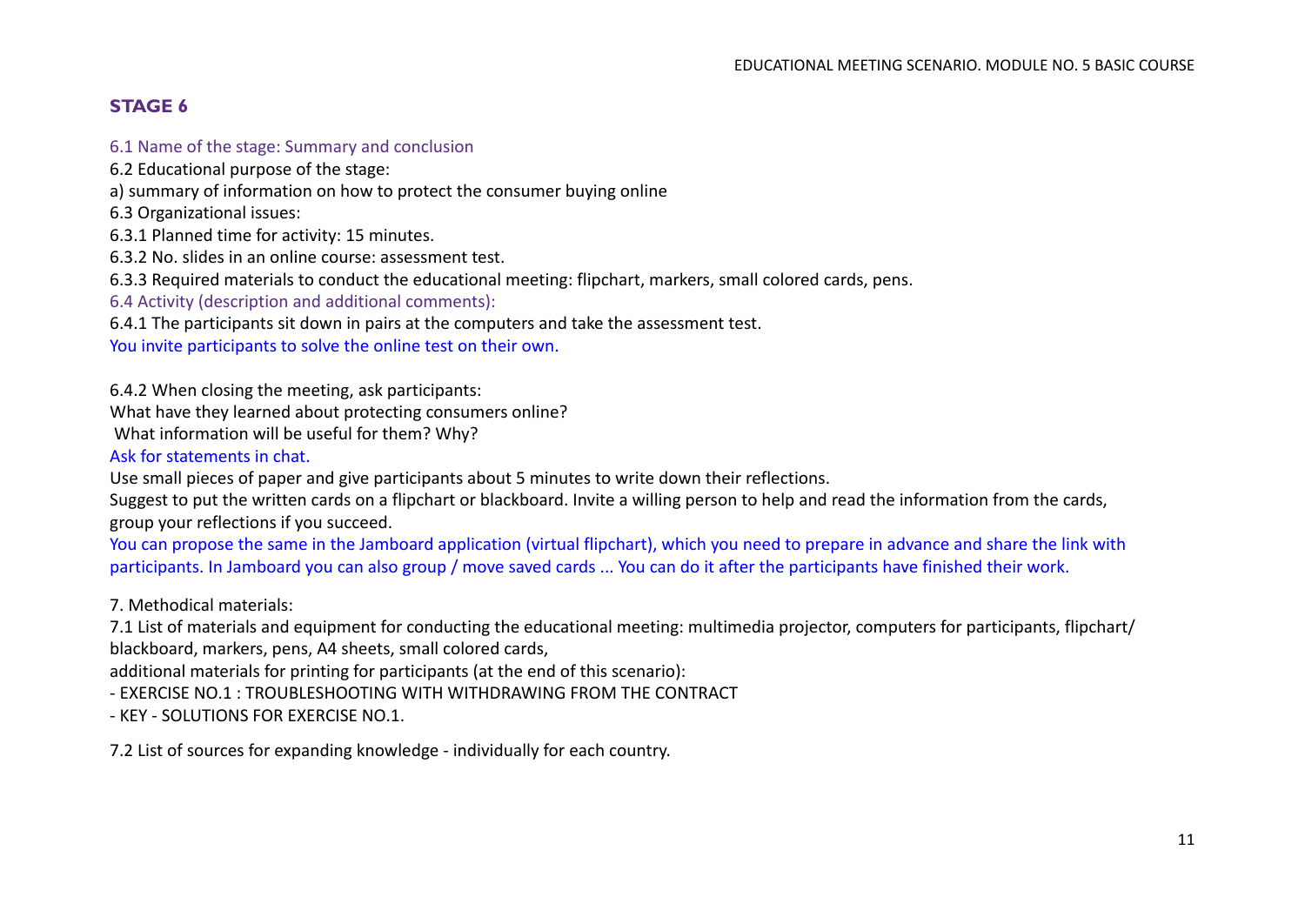## 8. Structure of the educational meeting:

| Course issue / module:                                             | Meeting stage<br>(no.): | Chapter in<br>online course<br>$(no.)$ : | Number of<br>slides: | "From  to"<br>slides: |
|--------------------------------------------------------------------|-------------------------|------------------------------------------|----------------------|-----------------------|
| Fundamental rights of the consumers of financial services/products |                         |                                          | all slides           | all slides            |
| What are your rights to complain as a banking customer?            | 3                       |                                          | all slides           | all slides            |
| Protection of consumers on the insurance services market           | 4                       | 3                                        | all slides           | all slides            |
| What rights do consumers have when buying online and stationary?   | 5.                      | 4                                        | all slides           | all slides            |

## Place for notes:

……………………………………………………………………...

………………………………………………………………………

………………………………………………………………………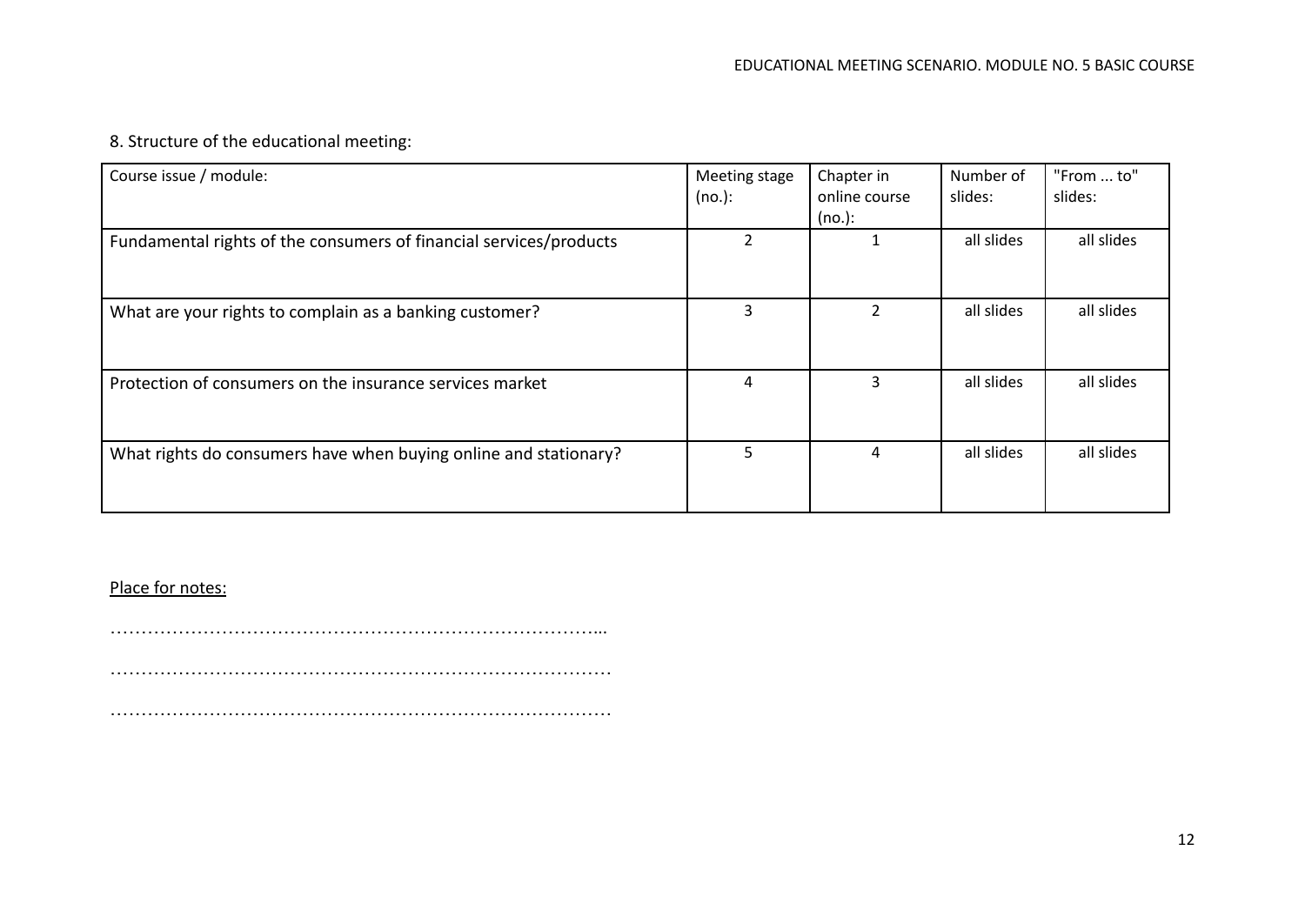## **EXERCISE NO.1: SOLVING PROBLEMS WITH WITHDRAWING FROM THE CONTRACT**

See the issues presented. Indicate what - in your opinion - the rights of the heroes of the described situations.

### Situation no. 1

The postman delivered Jan a parcel containing a culinary book with a commercial offer from the entrepreneur. However, Jan did not order anything like that, nor did he ever disclose his data for the execution of such an order. In connection with the above, he decided that he would not pay or contact the entrepreneur because he had no contractual relationship with him. After some time, more copies began to come to Jan, already with invoices and requests for payment. The entrepreneur illegally considered Jan's acceptance of the first book (and its non-return) as concluding a binding contract and consenting to order further publications.

Question: Is John obligated to pay?

## Situation no. 2

Mr. Kazik bought a meat grinder in an online household appliance store. After receiving the product, it turned out that the razor does not fit in the kitchen cupboard where he wanted to store it. Mr. Kazik decided to return it. The e-seller requested that he submit a declaration of withdrawal from the contract using the statutory template.

Question: Did he have the right to do so?

## Situation no. 3

Mrs. Monika bought a sofa in the online store. After receiving and viewing the product, she found that the model did not suit her. She submitted a declaration of withdrawal from the purchase contract. The seller agreed to accept the return, but only on the condition that Monika would bring the sofa to the store herself.

Question: Has the seller acted lawfully?

## Situation no. 4

Ms. Ewa bought opera tickets online for herself, her husband and daughter. On the day of the performance, she fell ill and cannot go with her family.

Question: Do consumer laws allow for a refund of the ticket price in such a situation?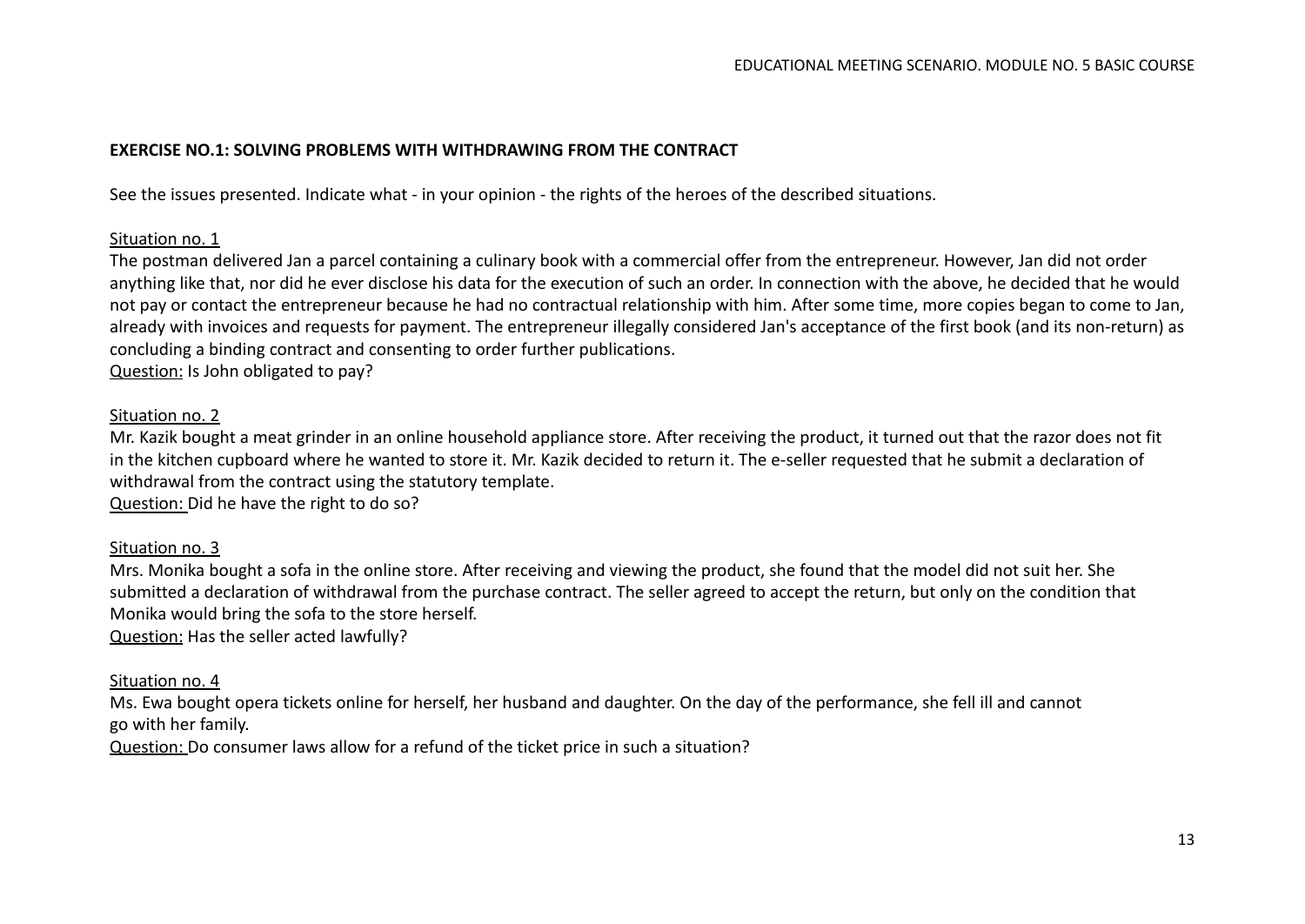## Situation no. 5

Mr. Waldek ordered a door with an assembly service via the Internet. However, after a week it turned out that his cousin was coming to him, he would deal with professional editing and would provide the service for free. Mr. Waldek decided to resign from the purchased service, filled in a declaration of withdrawal from the contract and sent it to the store.

Question: Did Mr. Waldek have the right to withdraw from the contract for the performance of the service?

## Situation no. 6

Ms. Lucyna bought a pram for a child at an online auction from Ms. Kasia, who is a private person (does not run a business). After receiving the package, she changed her mind and gave up the purchase. Question: Can you return Kasia's pram?

## Situation no. 7

Mrs. Zosia bought washing powders in an online store. She chose a parcel locker as the delivery method. The products were not picked up by the parcel locker until 2 days after receiving the SMS notification that they were in place. Question: Will the withdrawal period start from the moment the goods are picked up from the parcel locker?

### Situation no. 8

Mr.Michał bought a ski jacket online in an e-shop because, according to information available in one of the comparison websites, it was at the best price. However, after 8 hours since placing the order, he found another store where the jacket was PLN 100 cheaper, and decided to cancel the previous order.

Question: Can Mr. Michał withdraw from the contract before the goods are delivered to him?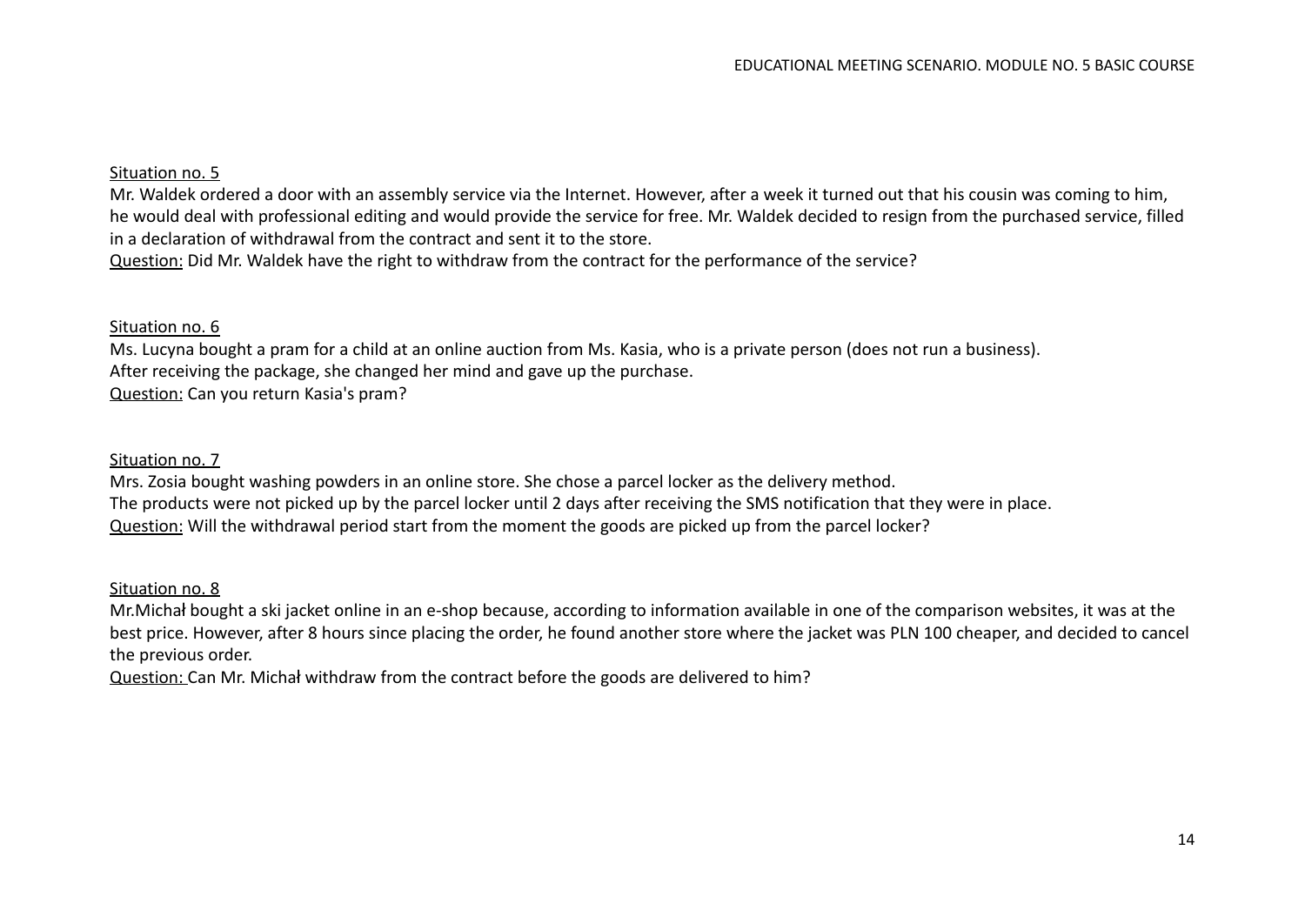### **KEY - SOLUTIONS FOR EXERCISE NO.1**

Below are the correct answers to the questions under the description of each situation, along with an explanation. All justifications come from the UOKiK website [online]: <https://prawakonsumenta.uokik.gov.pl/prawo-odstapienia-od-umowy/wylaczenia-prawa-do-odstapienia/> <https://prawakonsumenta.uokik.gov.pl/pytania-odpowiedzi/zagadnienia-ogolne/> <https://prawakonsumenta.uokik.gov.pl/pytania-odpowiedzi/odstapienie-od-umowy-zawartej-na-odleglosc/>

#### Situation no. 1

### **Answer: NO Unsolicited service**

Such action is incorrect and does not require Jan to pay the bills issued on this account. If you receive unsolicited goods from the entrepreneur or he performs a service that you did not order, you are not obliged to pay for it. The trader undertakes such actions at his own risk and cannot demand payment from you. Remember! Failure to respond to an unsolicited service provided by the entrepreneur is not tantamount to your consent to the conclusion of the contract.

#### Situation no. 2

### **Answer: NO Declaration of withdrawal from the contract based on the statutory model**

It should be emphasized that the waiver should always be submitted in writing (for possible evidence purposes). However, a statutory form is not required. You can use any formula - available on the website of the e-seller, various consumer institutions, or create your own statement.

#### Situation no. 3

#### **Answer: NO Bulky items that cannot be returned by post**

Products that are large enough, e.g. furniture, a refrigerator that cannot be returned by post, and goods that, due to their nature, could be damaged, e.g. when it is necessary to dismantle a gas stove or water filters, the entrepreneur has duty to pick up yourself.

#### Situation no. 4

### **Answer: NO Exclusions of the right of withdrawal**

The right to withdraw from a distance contract (or off-premises) is not granted to the consumer, inter alia, in relation to the contract for the provision of hotel services, transport of goods, car rental, catering, services related to leisure, entertainment, sports or cultural events, if the contract indicates the day or period of service provision, e.g. purchase of a concert ticket. Legal basis: art. 38 of the Act on consumer rights.